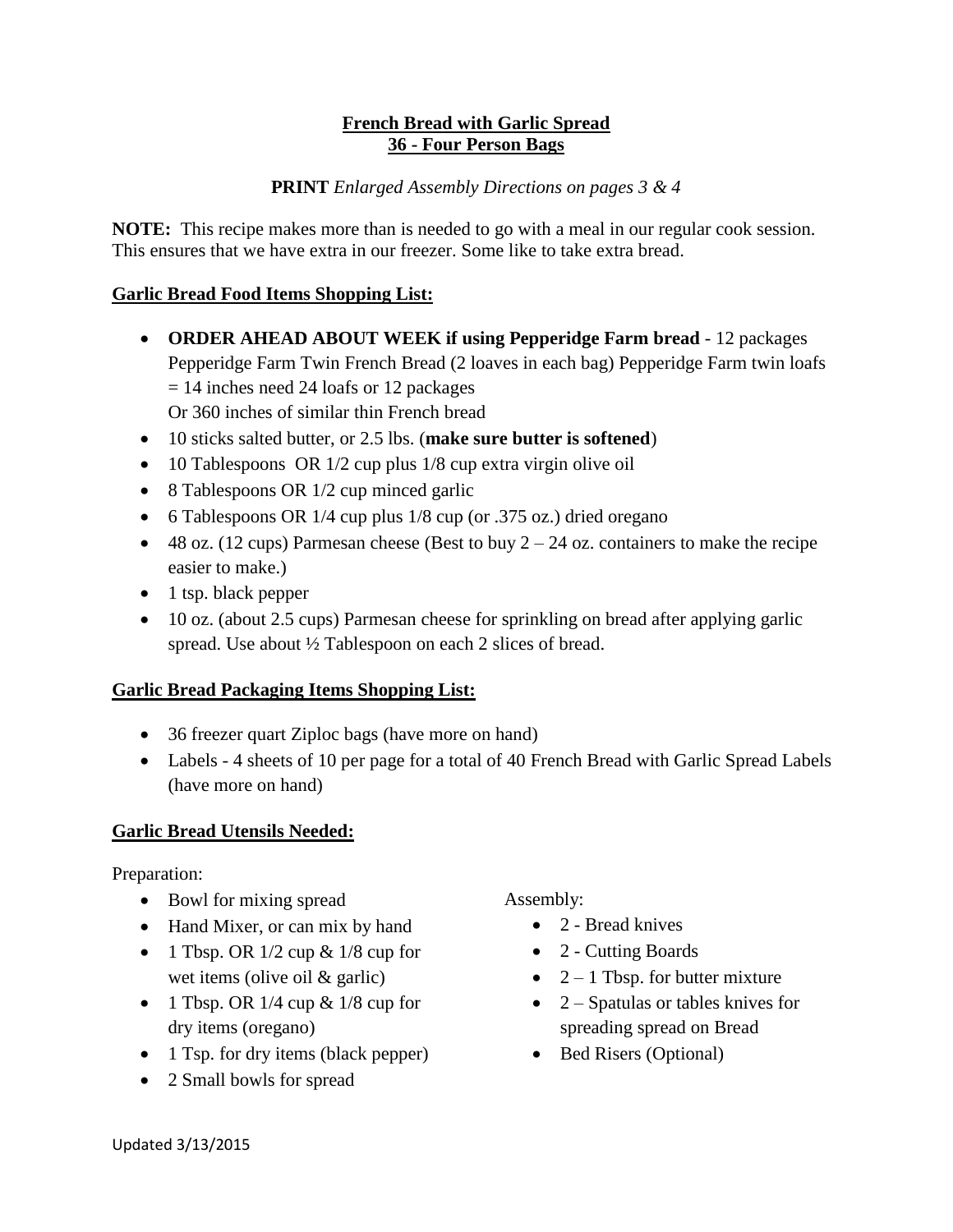#### **Garlic Bread Kitchen Prep:**

- 1. Make sure the 10 sticks of butter are softened!!!!
- 2. In bowl, make Garlic Spread with the following ingredients:
	- a. 10 sticks, or 2.5 lbs. softened salted butter
	- b. 10 Tablespoons OR 1/2 cup plus 1/8 cup extra virgin olive oil
	- c. 8 Tablespoons OR 1/2 cup minced garlic
	- d. 6 Tablespoons OR 1/4 cup plus 1/8 cup dried oregano
	- e. 48 oz. Parmesan cheese
	- f. 1 tsp. black pepper
- 3. Mix well
- 4. Divide into 2 small bowls for use in Assembly.

#### **Garlic Bread Assembly Tips:**

- Have one person measure spread onto bread.
- Have one person spread the spread.
- Have one person do the bagging.

#### **Garlic Bread Assembly:**

- 1. Apply French Bread with Garlic Spread Label to bag.
- 2. Cut bread into thirds (4.67) inch pieces if using Pepperidge Farm 14 inch bread. Other bread use 5 inch pieces (no bigger or won't fit into bag)
- 3. Slice bread in half lengthwise.
- 4. Spread 1.5 Tbsp. of garlic spread on each half of bread to the edges.
- 5. On one side of bread with spread, sprinkle parmesan cheese to avoid bread sticking together when thawed.
- 6. Put the 2 halves back together. This counts as one piece of bread.
- 7. Place two pieces of bread SIDEWAYS in quart freezer Ziploc bag.
- 8. Squeeze out air from bag and Seal bag.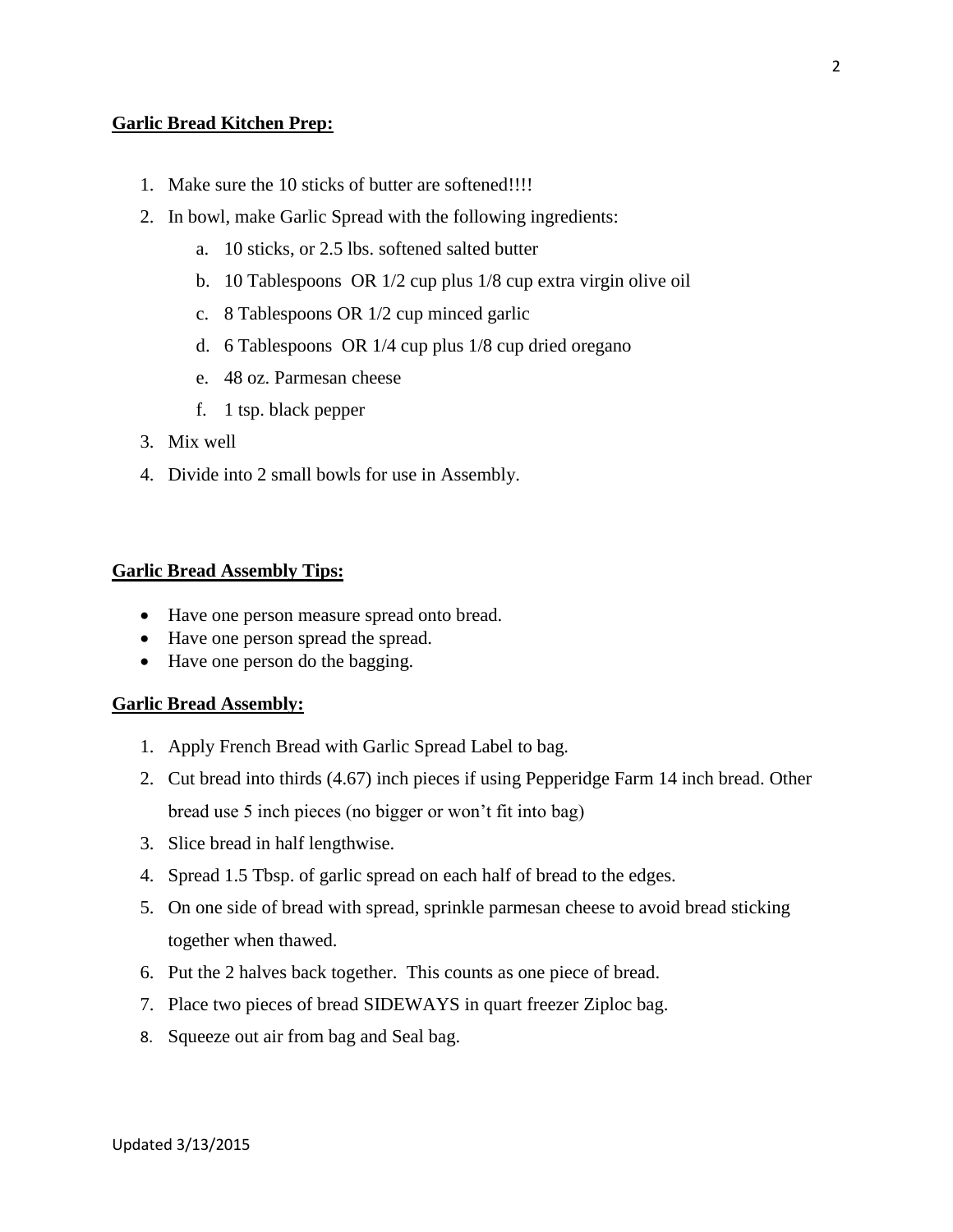# **Garlic Bread**

1. Apply French Bread with Garlic Spread Label to bag.

- - - - - - - - - - - - - - - - - -

2. Cut bread into thirds (4.67) inch pieces if using Pepperidge Farm 14 inch bread. Other bread use 5 inch pieces (no bigger or won't fit into bag)

- - - - - - - - - - - - - - - - - -

3. Slice bread in half lengthwise.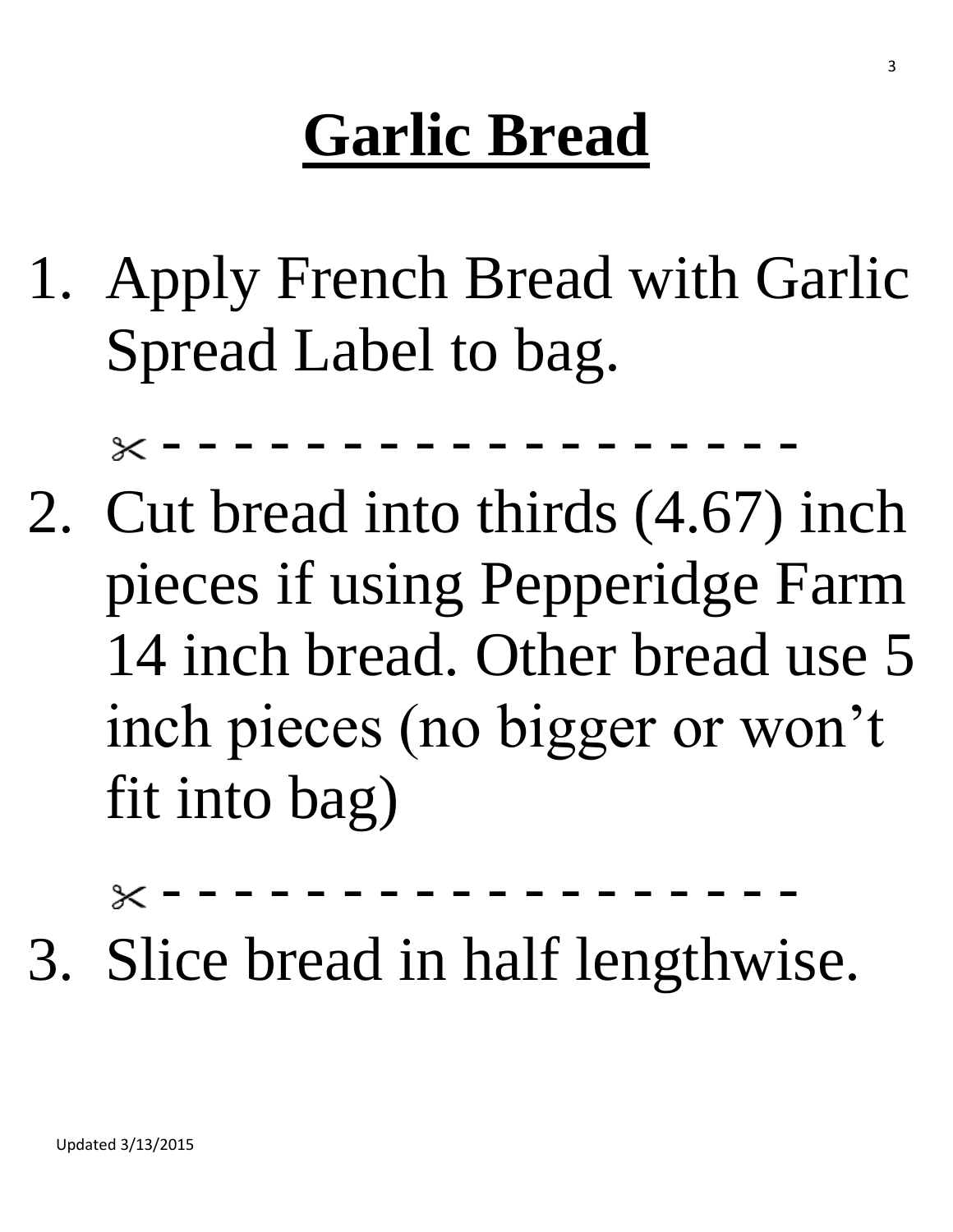4. Spread 1.5 Tbsp. garlic spread on each half of bread to the edges.

- - - - - - - - - - - - - - - - - -

5. Sprinkle Parmesan cheese on one side of bread.

- - - - - - - - - - - - - - - - - -

6. Put 2 halves of bread together which equals one piece of bread.

- - - - - - - - - - - - - - - - - -

7. Place two pieces of bread SIDEWAYS in quart Ziploc bag.

 $\times$  - - - - - - - - - - - - - -